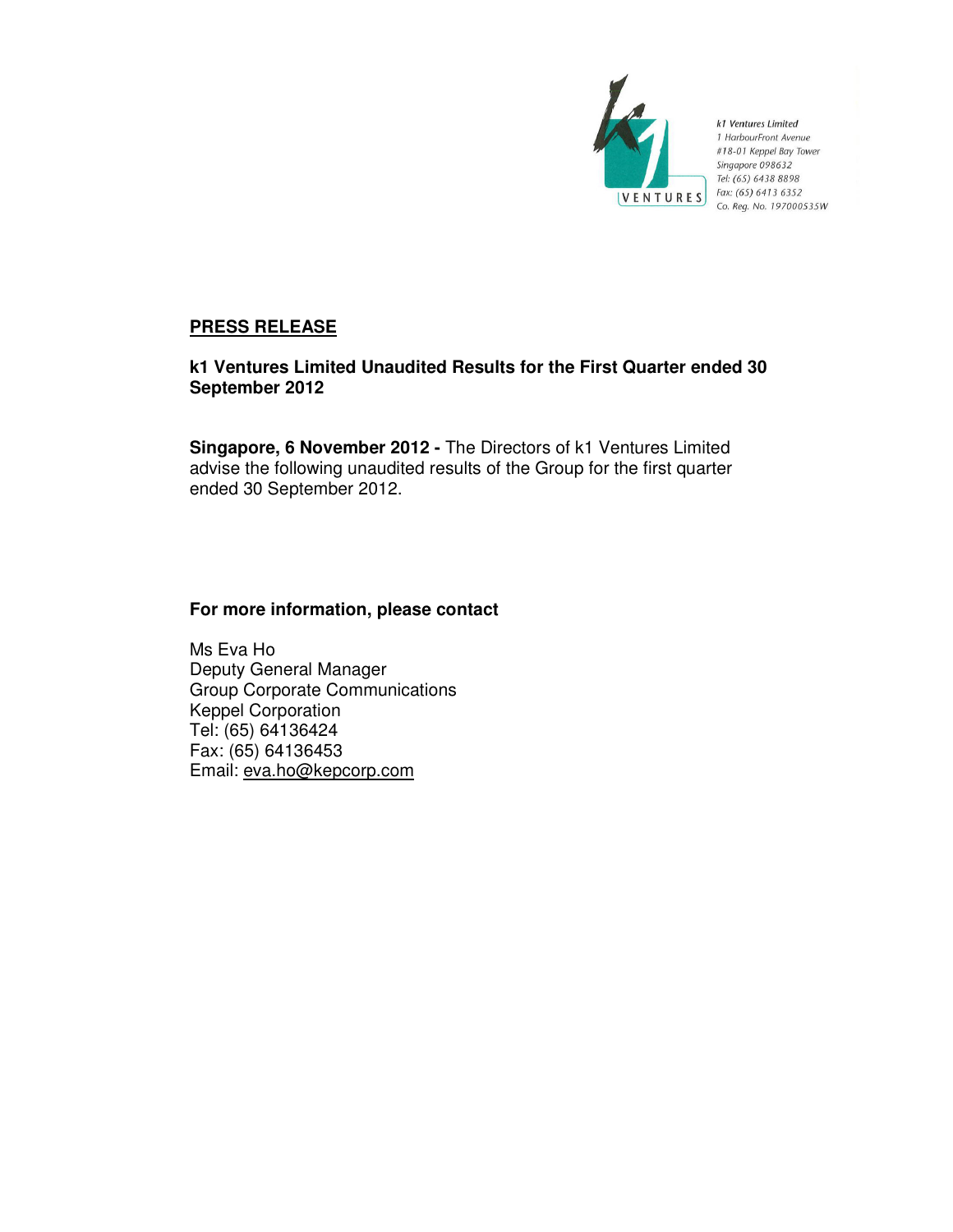# **K1 VENTURES LIMITED**

Co. Reg. No. 197000535W (Incorporated in the Republic of Singapore)

# **FIRST QUARTER 2013 FINANCIAL STATEMENTS**

### **TABLE OF CONTENTS**

| <b>Paragraph</b> | <b>Description</b>                             | Page           |
|------------------|------------------------------------------------|----------------|
|                  | <b>FINANCIAL STATEMENTS</b>                    | $1 - 14$       |
| 1                | <b>GROUP PROFIT AND LOSS ACCOUNT</b>           | 1              |
| $\overline{2}$   | CONSOLIDATED STATEMENT OF COMPREHENSIVE INCOME | 3              |
| 3                | <b>BALANCE SHEETS</b>                          | $\overline{4}$ |
| 4                | STATEMENTS OF CHANGES IN EQUITY                | 6              |
| 5                | CONSOLIDATED STATEMENT OF CASH FLOWS           | 8              |
| 6                | <b>AUDIT</b>                                   | 9              |
| 7                | <b>AUDITORS' REPORT</b>                        | 9              |
| 8                | <b>ACCOUNTING POLICIES</b>                     | 9              |
| 9                | CHANGES IN THE ACCOUNTING POLICIES             | 9              |
| 10               | REVIEW OF GROUP PERFORMANCE                    | 9              |
| 11               | VARIANCE FROM FORECAST STATEMENT               | 10             |
| 12               | <b>PROSPECTS</b>                               | 10             |
| 13               | <b>DIVIDEND</b>                                | 10             |
| 14               | <b>SEGMENT ANALYSIS</b>                        | 11             |
| 15               | REVIEW OF SEGMENT PERFORMANCE                  | 13             |
| 16               | <b>INTERESTED PERSON TRANSACTIONS</b>          | 13             |
|                  | <b>CONFIRMATION BY THE BOARD</b>               | 14             |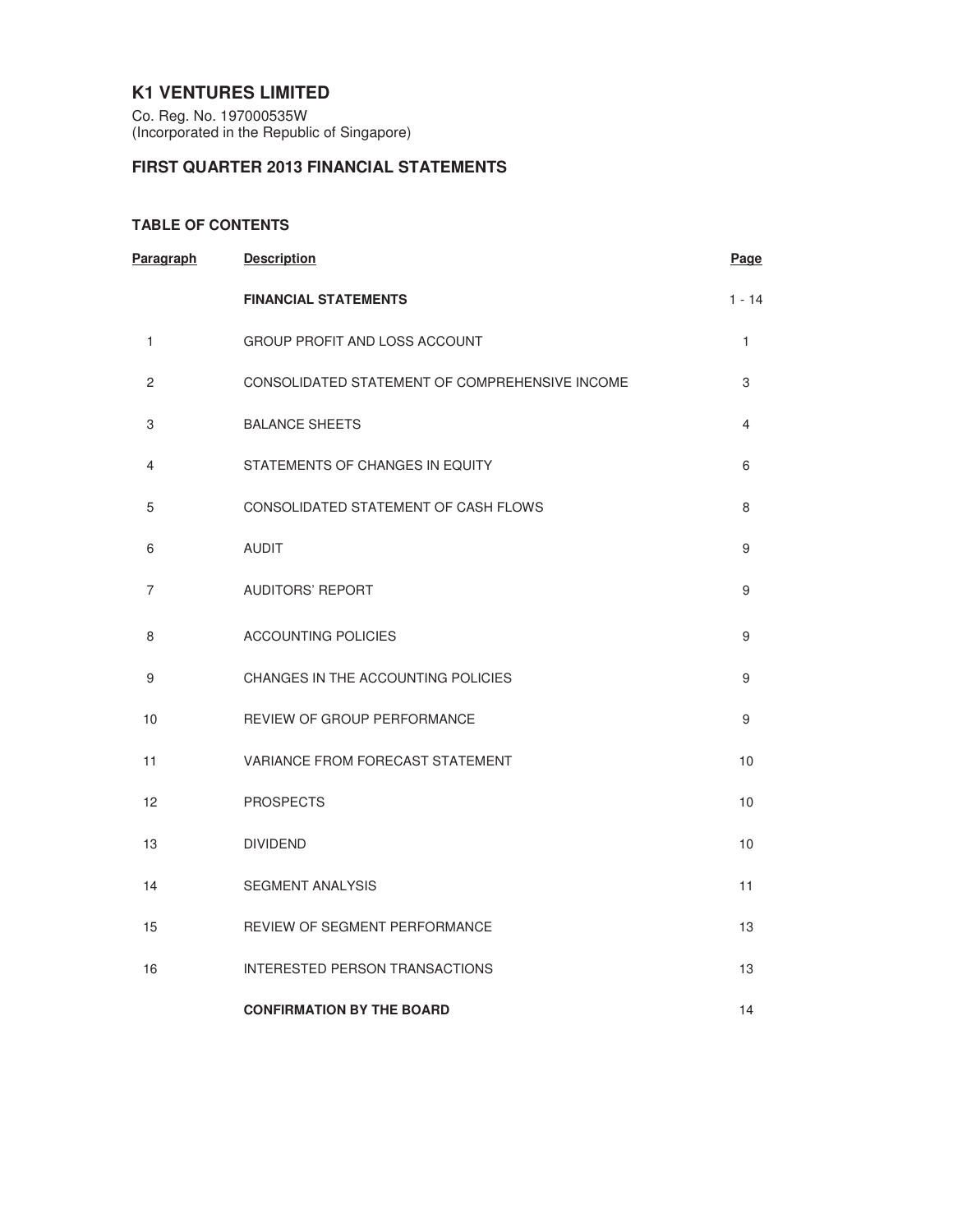# **K1 VENTURES LIMITED**

# **FIRST QUARTER 2013 FINANCIAL STATEMENTS**

### **UNAUDITED RESULTS FOR FIRST QUARTER ENDED 30 SEPTEMBER 2012**

The Directors of **k1 Ventures Limited** advise the following unaudited results of the Group for the first quarter ended 30 September 2012.

### **1. GROUP PROFIT AND LOSS ACCOUNT for the first quarter ended 30 September 2012**

|                                                                                                                | <b>Note</b>                      | 1 Jul 12<br>to<br>30 Sep 12<br>\$'000       | 1 Jul 11<br>to<br>30 Sep 11<br>\$'000    | $+$ /(-) %                         |
|----------------------------------------------------------------------------------------------------------------|----------------------------------|---------------------------------------------|------------------------------------------|------------------------------------|
| Revenue                                                                                                        | 1a                               | 19,857                                      | 15,357                                   | 29.3                               |
| Raw materials and consumables used<br>Staff costs<br>Depreciation and amortisation<br>Other operating expenses |                                  | (3,253)<br>(2, 299)<br>(6, 484)<br>(5, 479) | (370)<br>(2,537)<br>(7, 545)<br>(5, 810) | >500.0<br>(9.4)<br>(14.1)<br>(5.7) |
| Operating profit/(loss)<br>Finance expenses<br>Foreign exchange (loss)/gain                                    |                                  | 2,342<br>(2,775)<br>(29)                    | (905)<br>(2,746)<br>193                  | <b>NM</b><br>1.1<br><b>NM</b>      |
| Share of results of associated<br>company and joint ventures                                                   |                                  | 1,701                                       | 1,657                                    | 2.7                                |
| Profit/(loss) before taxation<br>Taxation                                                                      |                                  | 1,239<br>(536)                              | (1,801)<br>522                           | <b>NM</b><br><b>NM</b>             |
| Profit/(loss) for the period                                                                                   |                                  | 703                                         | (1,279)                                  | <b>NM</b>                          |
| Attributable to:<br>Shareholders of the Company<br>Non-controlling interests                                   |                                  | 802<br>(99)                                 | (883)<br>(396)                           | <b>NM</b><br>(75.0)                |
|                                                                                                                |                                  | 703                                         | (1,279)                                  | <b>NM</b>                          |
| <b>EBITDA*</b>                                                                                                 |                                  | 10,498                                      | 8,490                                    | 23.7                               |
| Profit/(loss) per ordinary share                                                                               |                                  |                                             |                                          |                                    |
| - basic<br>- diluted                                                                                           | 1 <sub>d</sub><br>1 <sub>d</sub> | $0.04$ cts<br>$0.04$ cts                    | $(0.04)$ cts<br>$(0.04)$ cts             | <b>NM</b><br><b>NM</b>             |

\* EBITDA is defined as profit before tax, finance expenses, depreciation and amortisation.

\*\* NM - Not meaningful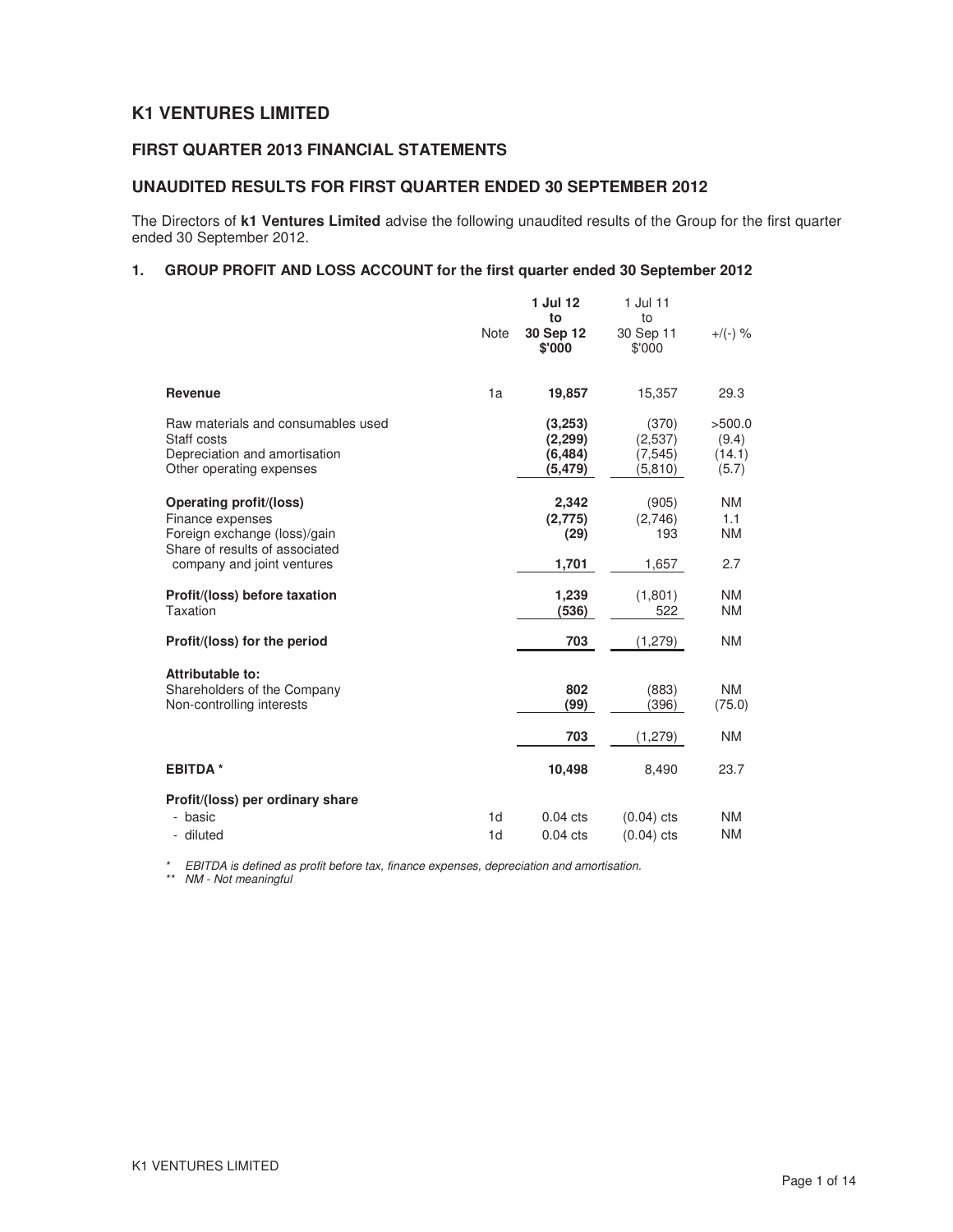### **NOTES TO GROUP PROFIT AND LOSS ACCOUNT**

1a. Breakdown of revenue

|                                     | 1 Jul 12<br>to<br>30 Sep 12<br>\$'000 | 1 Jul 11<br>to<br>30 Sep 11<br>\$'000 | $+$ /(-)<br>$\%$ |
|-------------------------------------|---------------------------------------|---------------------------------------|------------------|
| Revenue from transportation leasing | 15,029                                | 10,859                                | 38.4             |
| Proceeds from sale of investments   | 963                                   |                                       | <b>NM</b>        |
| Investment income                   | 2,643                                 | 2,597                                 | 1.8              |
| Interest income from:               |                                       |                                       |                  |
| - Related parties                   | 1                                     | 8                                     | (87.5)           |
| - Others                            | 9                                     | 5                                     | 80.0             |
| <b>Others</b>                       | 1,212                                 | 1,888                                 | (35.8)           |
|                                     | 19,857                                | 15,357                                | 29.3             |

1b. Pre-tax profit/(loss) of the Group is arrived at after crediting/(charging) the following:

|                                                        | 1 Jul 12<br>to<br>30 Sep 12<br>\$'000 | 1 Jul 11<br>to<br>30 Sep 11<br>\$'000 | $+$ /(-)<br>$\%$ |
|--------------------------------------------------------|---------------------------------------|---------------------------------------|------------------|
| Profit on disposal of fixed assets                     | 368                                   | 1.013                                 | (63.7)           |
| Profit on sale of investments                          | 963                                   | ۰                                     | <b>NM</b>        |
| (Provision)/write-back of provision for doubtful debts | (100)                                 | 6                                     | <b>NM</b>        |

- 1c. There was no material adjustment for under or over provision of tax in respect of prior years.
- 1d. Profit/(loss) per ordinary share

|                                                                                                            |            | <b>GROUP</b> |                    |
|------------------------------------------------------------------------------------------------------------|------------|--------------|--------------------|
|                                                                                                            | 1 Jul 12   | 1 Jul 11     | $+$ /(-)           |
|                                                                                                            | to         | to           | $\frac{1}{\alpha}$ |
|                                                                                                            | 30 Sep 12  | 30 Sep 11    |                    |
| Profit/(loss) per ordinary share of the Group based on<br>net profit/(loss) attributable to shareholders:- |            |              |                    |
| Based on weighted average number of shares<br>(i)                                                          | $0.04$ cts | $(0.04)$ cts | <b>NM</b>          |
| - Weighted average number of shares ('000)                                                                 | 2,165,618  | 2,165,618    |                    |
| On a fully diluted basis<br>(ii)                                                                           | $0.04$ cts | $(0.04)$ cts | <b>NM</b>          |
| - Adjusted weighted average number of shares<br>('000)                                                     | 2,165,618  | 2.165.618    |                    |

1e. There was no extraordinary item during the period.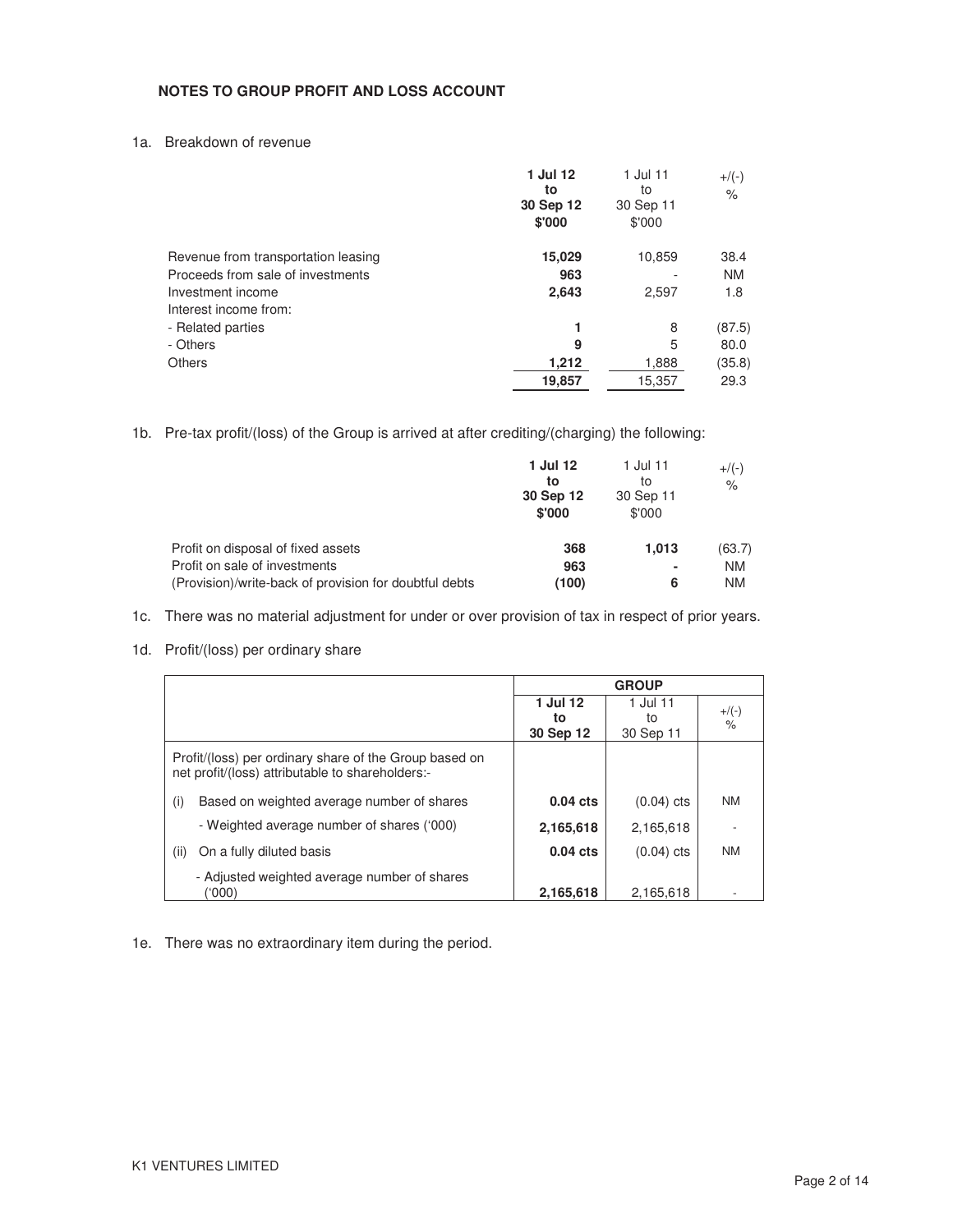### **2. CONSOLIDATED STATEMENT OF COMPREHENSIVE INCOME for the first quarter ended 30 September 2012**

|                                                                                                                        | 1 Jul 12<br>to<br>30 Sep 12<br>\$'000 | 1 Jul 11<br>to<br>30 Sep 11<br>\$'000 | $+/(-)$<br>$\frac{1}{\sqrt{2}}$ |
|------------------------------------------------------------------------------------------------------------------------|---------------------------------------|---------------------------------------|---------------------------------|
| Profit/(loss) for the period                                                                                           | 703                                   | (1, 279)                              | <b>NM</b>                       |
| Items that may be reclassified subsequently to profit or loss:<br>Fair value changes on available-for-sale investments | (2, 115)                              | (14, 481)                             | (85.4)                          |
| Fair value changes on available-for-sale assets realised<br>& transferred to profit and loss account                   | (765)                                 |                                       | <b>NM</b>                       |
| Exchange differences arising on consolidation                                                                          | (9,721)                               | 22.949                                | <b>NM</b>                       |
| Share of other comprehensive income/(expense)                                                                          | 14                                    | (316)                                 | <b>NM</b>                       |
| Other comprehensive (expense)/income for the period                                                                    | (12, 587)                             | 8,152                                 | <b>NM</b>                       |
| Total comprehensive (expense)/income for the period                                                                    | (11, 884)                             | 6,873                                 | <b>NM</b>                       |
| Attributable to:                                                                                                       |                                       |                                       |                                 |
| Shareholders of the Company                                                                                            | (10, 822)                             | 4,608                                 | <b>NM</b>                       |
| Non-controlling interests                                                                                              | (1,062)                               | 2,265                                 | <b>NM</b>                       |
|                                                                                                                        | (11, 884)                             | 6.873                                 | <b>NM</b>                       |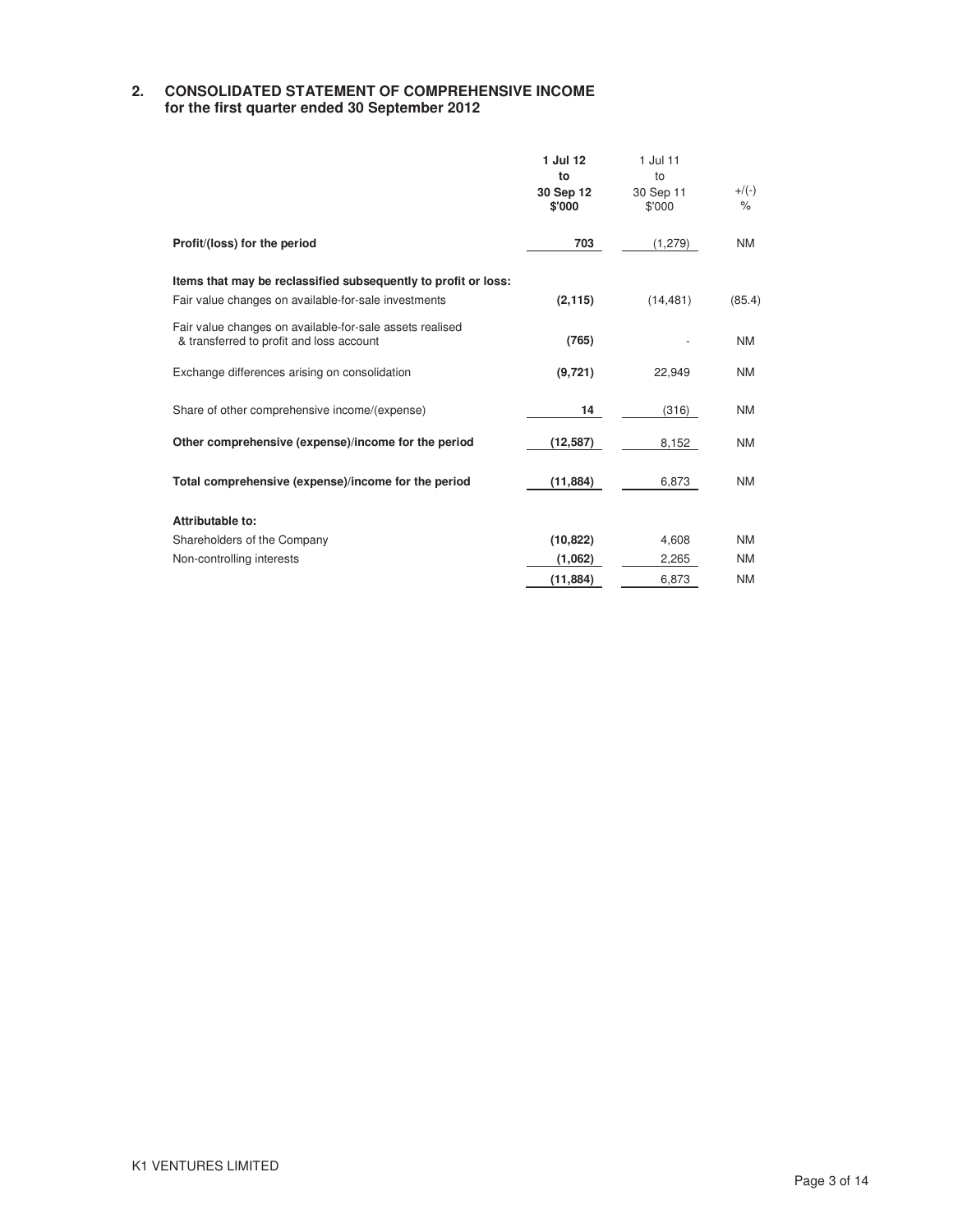# **3. BALANCE SHEETS as at 30 September 2012**

|                                         |           | Group     | Company   |           |
|-----------------------------------------|-----------|-----------|-----------|-----------|
|                                         | As at     | As at     | As at     | As at     |
|                                         | 30 Sep 12 | 30 Jun 12 | 30 Sep 12 | 30 Jun 12 |
|                                         | \$'000    | \$'000    | \$'000    | \$'000    |
| Share capital                           | 196,439   | 196,439   | 196,439   | 196,439   |
| <b>Reserves</b>                         | 131,451   | 142,273   | 117,528   | 118,707   |
| <b>Share capital &amp; reserves</b>     | 327,890   | 338,712   | 313,967   | 315,146   |
| <b>Non-controlling interests</b>        | 30,171    | 31,233    |           |           |
| Capital employed                        | 358,061   | 369,945   | 313,967   | 315,146   |
| <b>Represented by:</b>                  |           |           |           |           |
| <b>Fixed assets</b>                     | 192,902   | 184,830   |           |           |
| <b>Subsidiaries</b>                     |           |           | 295,685   | 295,685   |
| Associated company and joint ventures   | 60,651    | 63,198    |           |           |
| <b>Investments</b>                      | 189,180   | 197,279   | 17,195    | 17,960    |
| <b>Other assets</b>                     | 5,410     | 5,932     |           |           |
| <b>Intangibles</b>                      | 112,209   | 115,895   |           |           |
|                                         | 560,352   | 567,134   | 312,880   | 313,645   |
| <b>Current assets</b>                   |           |           |           |           |
| <b>Stocks</b>                           | 7,297     | 10,120    |           |           |
| Amounts due from:                       |           |           |           |           |
| - subsidiaries                          |           |           | 9         | 9         |
| Debtors                                 | 5,451     | 5,974     | 22        | 22        |
| Bank balances, deposits & cash          | 32,817    | 41,446    | 2,468     | 2,868     |
|                                         | 45,565    | 57,540    | 2,499     | 2,899     |
| <b>Current liabilities</b>              |           |           |           |           |
| Creditors                               | 11,152    | 9,882     | 931       | 780       |
| Amounts due to:                         |           |           |           |           |
| - subsidiaries                          |           |           | 481       | 588       |
| - associated company and joint ventures | 194       | 258       |           |           |
| Term loans                              | 1,473     | 1,518     |           |           |
| Provision for taxation                  | 4,529     | 3,683     |           |           |
|                                         | 17,348    | 15,341    | 1,412     | 1,368     |
| <b>Net current assets</b>               | 28,217    | 42,199    | 1,087     | 1,531     |
| <b>Non-current liabilities</b>          |           |           |           |           |
| Term loans                              | 143,606   | 148,396   |           |           |
| Deferred liabilities                    | 949       | 715       |           |           |
| Deferred taxation                       | 85,953    | 90,277    |           | 30        |
|                                         |           |           |           |           |
|                                         | 230,508   | 239,388   |           | 30        |
| <b>Net assets</b>                       | 358,061   | 369,945   | 313,967   | 315,146   |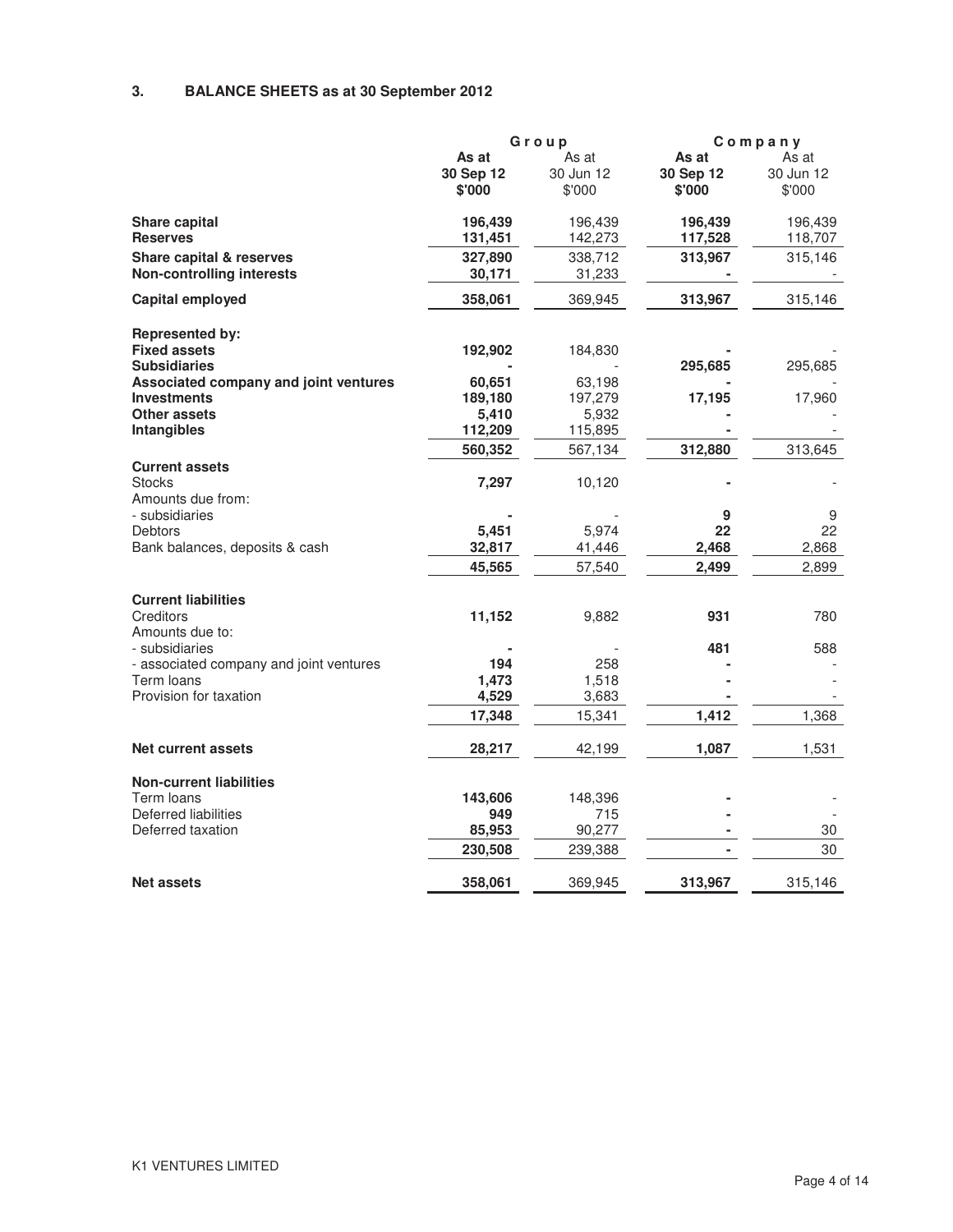#### **NOTES TO BALANCE SHEETS**

- 3a. Group's borrowings and debt securities
	- (i) Amount repayable in one year or less, or on demand

| As at 30 Sep 12 |                  | As at 30 Jun 12      |        |  |
|-----------------|------------------|----------------------|--------|--|
| <b>Secured</b>  | <b>Unsecured</b> | Secured<br>Unsecured |        |  |
| \$'000          | \$'000           | \$'000               | \$'000 |  |
| 1.473           | ۰                | 1.518                | -      |  |

#### (ii) Amount repayable after one year

| As at 30 Sep 12 |                  | As at 30 Jun 12      |        |  |
|-----------------|------------------|----------------------|--------|--|
| <b>Secured</b>  | <b>Unsecured</b> | Secured<br>Unsecured |        |  |
| \$'000          | \$'000           | \$'000               | \$'000 |  |
| 143.606         |                  | 148,396              | -      |  |

#### (iii) Details of any collateral

The term loans pertain to debt financing taken up by Helm and are pledged against the assets of Helm. The net book value of the fixed assets and other assets pledged to financial institutions amounted to \$282 million (30 June 2012: \$291 million).

#### 3b. Net asset value

|                                                  | <b>GROUP</b>   |           |           | <b>COMPANY</b> |           |           |
|--------------------------------------------------|----------------|-----------|-----------|----------------|-----------|-----------|
|                                                  | As at<br>As at |           |           | As at          | As at     |           |
|                                                  | 30 Sep 12      | 30 Jun 12 | $+/(-)$ % | 30 Sep 12      | 30 Jun 12 | $+/(-)$ % |
| Net asset value<br>per ordinary share #          | \$0.15         | \$0.16    | (6.3)     | \$0.14         | \$0.15    | (6.7)     |
| Net tangible asset value<br>per ordinary share # | \$0.11         | \$0.11    | ۰         | \$0.14         | \$0.15    | (6.7)     |

# Based on issued share capital of 2,165,618,003 ordinary shares as at the end of the financial period (30 June 2012: 2,165,618,003).

#### 3c. Balance sheet review

 Group shareholders' funds decreased from \$338.7 million at 30 June 2012 to \$327.9 million at 30 September 2012. The decrease was attributable to an unrealised currency translation loss resulting from the weakening of the US dollar in the amount of \$8.8 million and a downward revaluation of the Group's investment in McMoRan Exploration Co. ("MMR") partially offset by profit for the period of \$802,000.

Group total assets of \$605.9 million at 30 September 2012 were \$18.8 million less than the previous year end also driven by the impact of currency movements resulting from the weakening of the US dollar, the downward revaluation of the Group's investment in MMR and depreciation of fixed assets. The decrease in Group cash was mostly attributable to purchases of rail equipment and upgrades related to the Helm GP38-2 locomotive rebuild programme.

Group total liabilities of \$247.9 million at 30 September 2012 were \$6.9 million lower than the previous year end principally due to currency movements and a decrease in deferred taxation resulting from the decline in fair value of the Group's investment in MMR.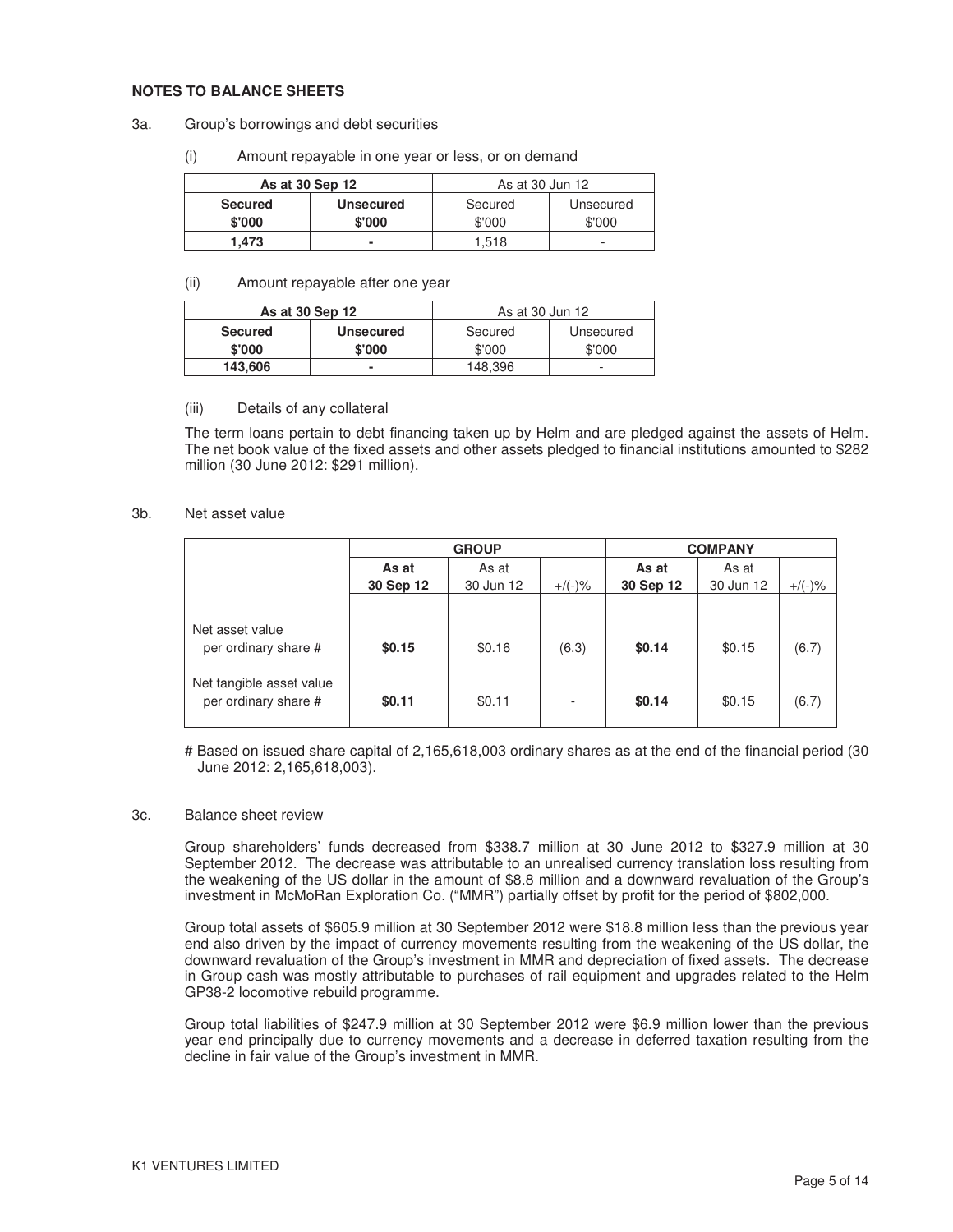### **4. STATEMENTS OF CHANGES IN EQUITY for the first quarter ended 30 September 2012**

### 4a. Group Statement of Changes in Equity

|                                       |         |                 | Attributable to equity holders of the Company |                 |                 |                  |           |
|---------------------------------------|---------|-----------------|-----------------------------------------------|-----------------|-----------------|------------------|-----------|
|                                       |         |                 | Foreign                                       |                 |                 |                  |           |
|                                       |         |                 | Exchange                                      |                 | <b>Share</b>    | Non-             |           |
|                                       | Share   | Capital         | <b>Translation</b>                            | Revenue         | Capital &       | controlling      | Capital   |
|                                       | Capital | <b>Reserves</b> | Account                                       | <b>Reserves</b> | <b>Reserves</b> | <b>Interests</b> | Employed  |
|                                       | \$'000  | \$'000          | \$'000                                        | \$'000          | \$'000          | \$'000           | \$'000    |
| 2012                                  |         |                 |                                               |                 |                 |                  |           |
| As at 1 July 2012                     | 196,439 | 8,873           | (72, 450)                                     | 205,850         | 338,712         | 31,233           | 369,945   |
| Total comprehensive (expense)/        |         |                 |                                               |                 |                 |                  |           |
| income for the period                 |         |                 |                                               |                 |                 |                  |           |
| Profit/(loss) for the period          |         |                 |                                               | 802             | 802             | (99)             | 703       |
| Other comprehensive (expense)/income* |         | (2,869)         | (8,755)                                       |                 | (11, 624)       | (963)            | (12, 587) |
| Total comprehensive (expense)/        |         |                 |                                               |                 |                 |                  |           |
| income for the period                 |         | (2,869)         | (8,755)                                       | 802             | (10, 822)       | (1,062)          | (11, 884) |
|                                       |         |                 |                                               |                 |                 |                  |           |
| As at 30 September 2012               | 196,439 | 6,004           | (81, 205)                                     | 206,652         | 327,890         | 30,171           | 358,061   |
| 2011                                  |         |                 |                                               |                 |                 |                  |           |
| As at 1 July 2011                     | 196,439 | 19,421          | (81,726)                                      | 204,827         | 338,961         | 41,323           | 380,284   |
| Total comprehensive (expense)/        |         |                 |                                               |                 |                 |                  |           |
| income for the period                 |         |                 |                                               |                 |                 |                  |           |
| Loss for the period                   |         |                 |                                               | (883)           | (883)           | (396)            | (1, 279)  |
| Other comprehensive (expense)/income* |         | (14, 734)       | 20,225                                        |                 | 5,491           | 2,661            | 8,152     |
| Total comprehensive (expense)/        |         |                 |                                               |                 |                 |                  |           |
| income for the period                 | ٠       | (14, 734)       | 20,225                                        | (883)           | 4,608           | 2,265            | 6,873     |
| As at 30 September 2011               | 196,439 | 4,687           | (61, 501)                                     | 203,944         | 343,569         | 43,588           | 387,157   |

∗ Details of other comprehensive (expense)/income have been included in the consolidated statement of comprehensive income.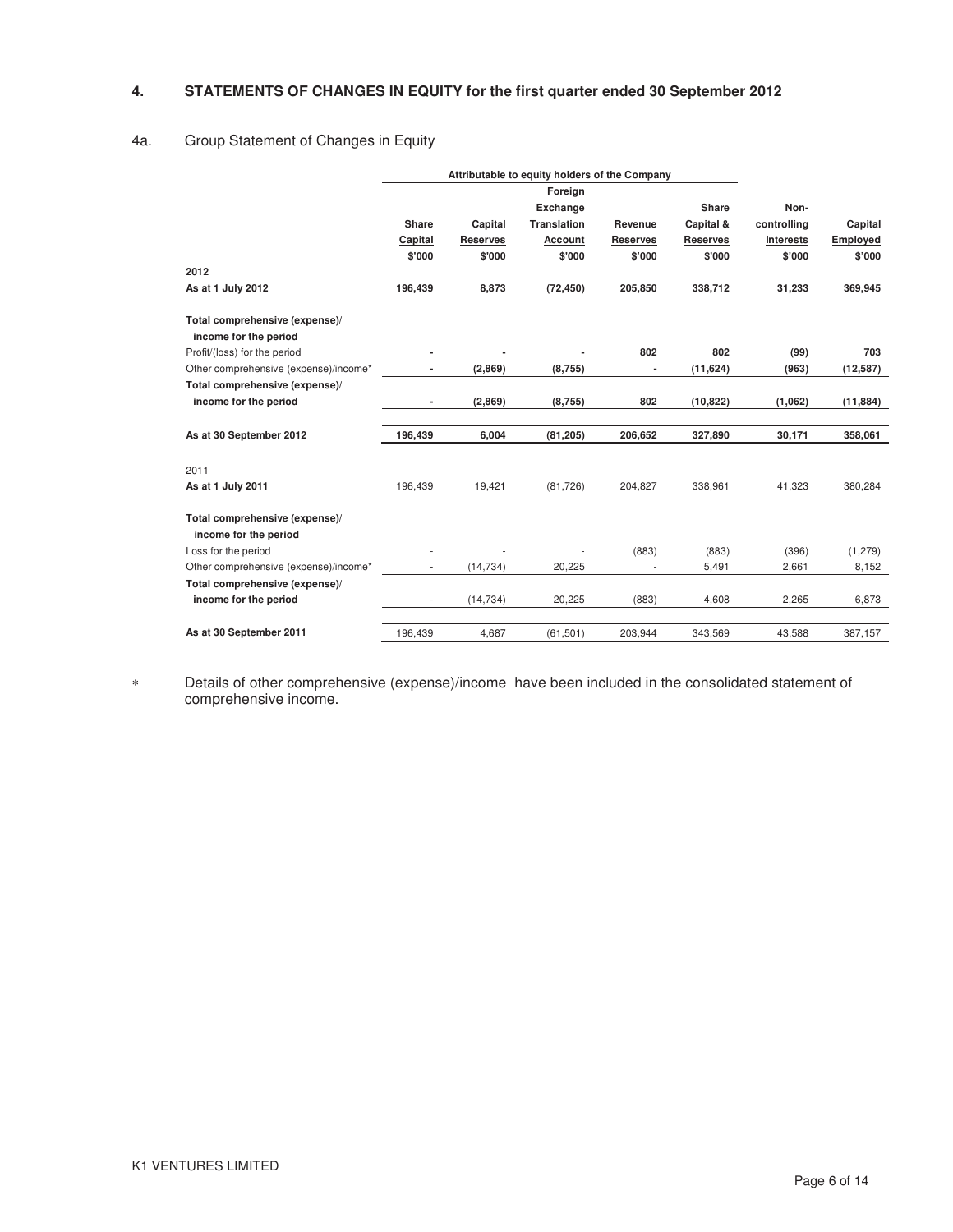### 4b. Company Statement of Changes in Equity

|                                            | <b>Share</b> | Capital         | Revenue         |          |
|--------------------------------------------|--------------|-----------------|-----------------|----------|
|                                            | Capital      | <b>Reserves</b> | <b>Reserves</b> | Total    |
|                                            | \$'000       | \$'000          | \$'000          | \$'000   |
| 2012                                       |              |                 |                 |          |
| As at 1 July 2012                          | 196,439      | (295)           | 119,002         | 315,146  |
| Total comprehensive expense for the period |              |                 |                 |          |
| Loss for the period                        | ٠            |                 | (414)           | (414)    |
| Other comprehensive expense                |              | (765)           |                 | (765)    |
| Total comprehensive expense for the period | ٠            | (765)           | (414)           | (1, 179) |
| As at 30 September 2012                    | 196,439      | (1,060)         | 118,588         | 313,967  |
|                                            |              |                 |                 |          |
| 2011                                       |              |                 |                 |          |
| As at 1 July 2011                          | 196,439      | (1,590)         | 89,357          | 284,206  |
| Total comprehensive expense for the period |              |                 |                 |          |
| Loss for the period                        |              |                 | (700)           | (700)    |
| Total comprehensive expense for the period | ٠            | ٠               | (700)           | (700)    |
| As at 30 September 2011                    | 196,439      | (1,590)         | 88,657          | 283,506  |

#### 4c. Share capital

Since 30 June 2012, there was no issue of ordinary shares by the Company. As at 30 September 2012, there were no unexercised options for unissued ordinary shares (30 September 2011: nil) under the k1 Ventures Share Option Scheme 2000.

The issued share capital of the Company as at 30 September 2012 was 2,165,618,003 ordinary shares (30 September 2011:2,165,618,003 ordinary shares).

As at 30 September 2012, the Company was not holding any treasury shares (30 September 2011: nil).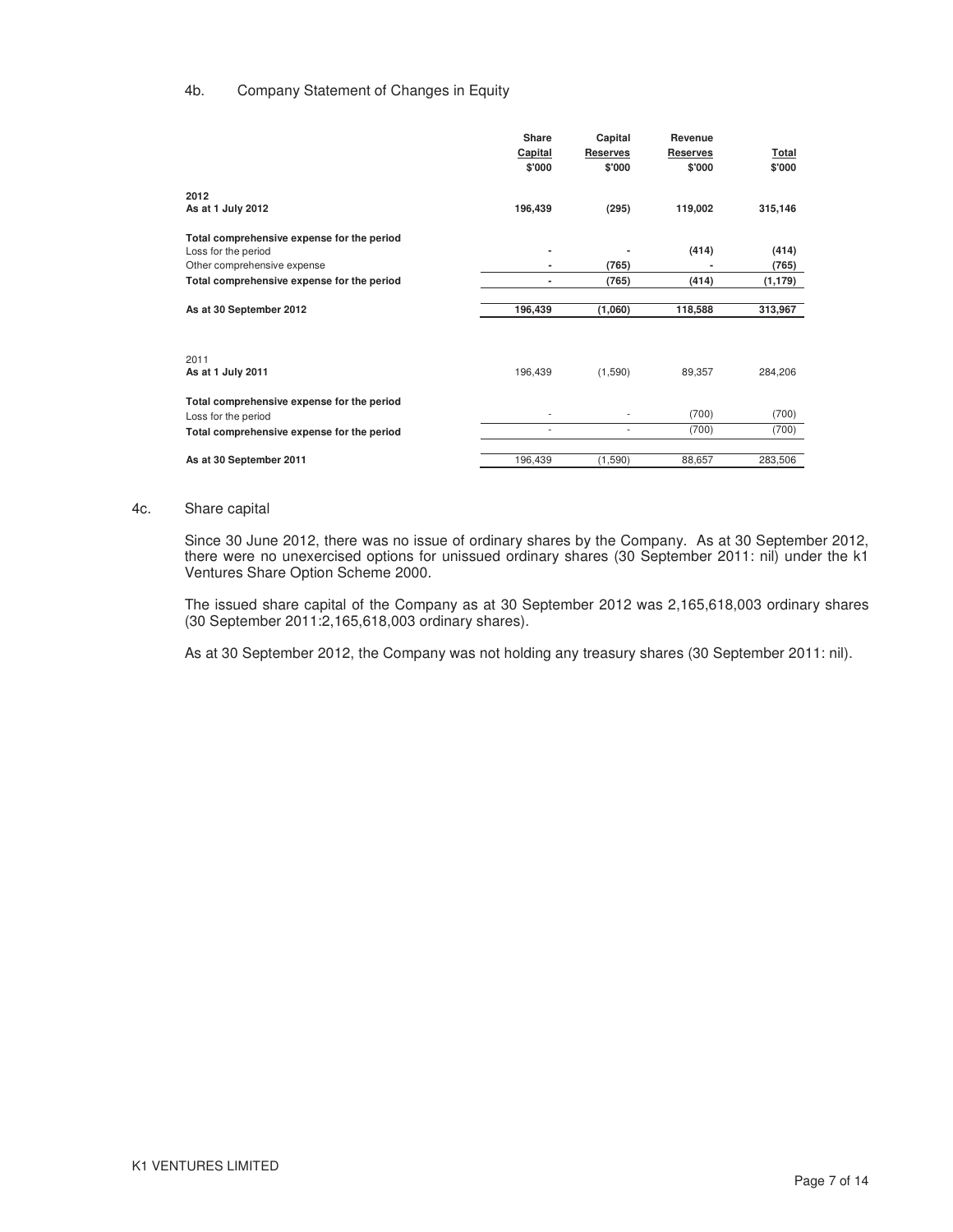### **5. CONSOLIDATED STATEMENT OF CASH FLOWS for the first quarter ended 30 September 2012**

|                                                                    |      | 1 Jul 12  | 1 Jul 11  |
|--------------------------------------------------------------------|------|-----------|-----------|
|                                                                    | Note | to        | to        |
|                                                                    |      | 30 Sep 12 | 30 Sep 11 |
|                                                                    |      | \$'000    | \$'000    |
| <b>CASH FLOWS FROM OPERATING ACTIVITIES</b>                        |      |           |           |
| Operating profit/(loss)                                            |      | 2,342     | (905)     |
| Adjustments:                                                       |      |           |           |
| Depreciation and amortisation                                      |      | 6,484     | 7,545     |
| Accretion of interest income on held to maturity financial assets  |      | (460)     | (429)     |
| Profit on disposal of fixed assets                                 |      | (368)     | (1,013)   |
| Profit on sale of investments                                      |      | (963)     |           |
| Cash flow from operations before changes in working capital        |      | 7,035     | 5,198     |
| Working capital changes:                                           |      |           |           |
| <b>Stocks</b>                                                      |      | 2,871     | (127)     |
| <b>Debtors</b>                                                     |      | 366       | 1,482     |
| Creditors                                                          |      | 1,707     | (1, 187)  |
| Translation of foreign subsidiaries and others                     |      | (1, 305)  | 2,156     |
|                                                                    |      | 10,674    | 7,522     |
| Interest paid                                                      |      | (2, 381)  | (2,585)   |
| Income taxes refund/(paid)                                         |      | 18        | (5,513)   |
| Net cash from/(used in) operating activities                       |      | 8,311     | (576)     |
| <b>CASH FLOWS FROM INVESTING ACTIVITIES</b>                        |      |           |           |
| Purchase of fixed assets                                           |      | (20, 544) | (4,700)   |
| Proceeds from disposal of fixed assets                             |      | 576       | 4,831     |
| Proceeds from distributions from associated                        |      |           |           |
| company and joint venture                                          |      | 2,331     |           |
| Net proceeds from disposal and capital distribution of investments |      | 1,094     | 212       |
| Net cash (used in)/from investing activities                       |      | (16, 543) | 343       |
| <b>CASH FLOWS FROM FINANCING ACTIVITIES</b>                        |      |           |           |
| Repayment of term loans                                            |      | (368)     | (392)     |
| Net cash used in financing activities                              |      | (368)     | (392)     |
| Net decrease in cash and cash equivalents                          |      | (8,600)   | (625)     |
| Cash and cash equivalents as at beginning of period                |      | 41,446    | 40,093    |
| Effects of exchange rate changes on cash and cash equivalents      |      | (29)      | 193       |
| Cash and cash equivalents at end of period                         | 5a   | 32,817    | 39,661    |
|                                                                    |      |           |           |

### **NOTES TO CONSOLIDATED STATEMENT OF CASH FLOWS**

5a. Bank balances, deposits and cash

|                                  | As at               | As at               |
|----------------------------------|---------------------|---------------------|
|                                  | 30 Sep 12<br>\$'000 | 30 Sep 11<br>\$'000 |
| Bank balances, deposits and cash | 31.725              | 26,330              |
| Deposits with related parties    | 1.092               | 13,331              |
| Cash and cash equivalents        | 32,817              | 39,661              |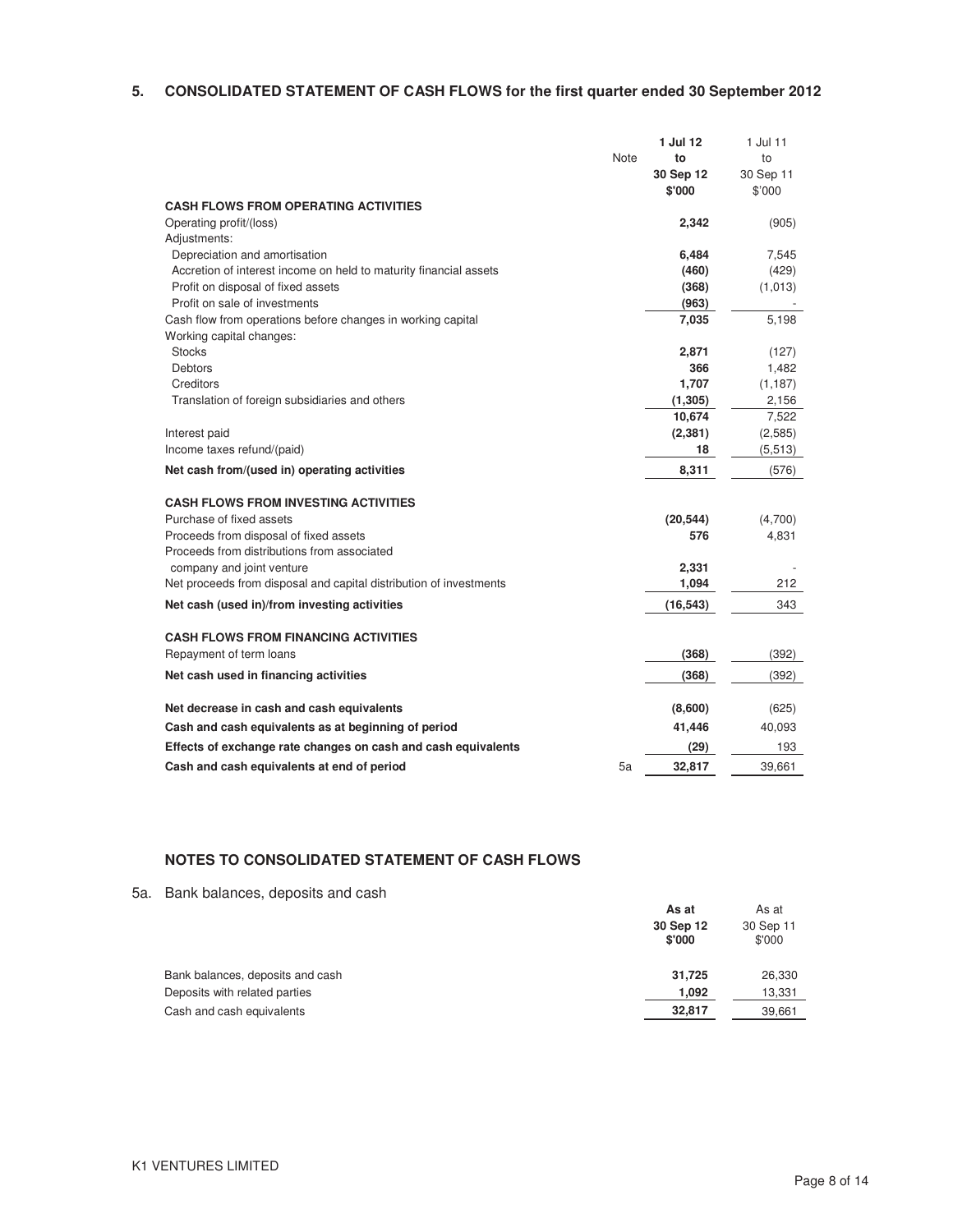#### **6. AUDIT**

The financial statements have not been audited nor reviewed by the Company's auditors.

### **7. AUDITORS' REPORT**

Not applicable

### **8. ACCOUNTING POLICIES**

Except as disclosed in paragraph 9 below, the Group has applied the same accounting policies and methods of computation in the financial statements for the current financial period compared with those of the audited financial statements as at 30 June 2012.

### **9. CHANGES IN THE ACCOUNTING POLICIES**

The Group adopted the new/revised FRS and Interpretations of FRS ("INT FRS") that are effective for annual periods beginning on or after 1 July 2012. Changes to the Group's accounting policies have been made as required, in accordance with the transitional provisions in the respective FRS and INT FRS.

The following is the new or amended FRS that is relevant to the Group:

| Amendments to FRS 1  | Presentation of Items of Other Comprehensive Income |
|----------------------|-----------------------------------------------------|
| Amendments to FRS 12 | Deferred Taxes: Recovery of Underlying Assets       |

The adoption of the above FRS did not result in any substantial change to the Group's accounting policies nor any significant impact on the financial statements.

#### **10. REVIEW OF GROUP PERFORMANCE**

Group revenue of \$19.9 million for the first quarter was \$4.5 million above that of the comparable prior year quarter driven by an increase in revenue from transportation leasing related activities of \$3.5 million, which includes gross proceeds from held for sale locomotives of \$3.4 million and higher railcar leasing revenue driven by an increase in utilisation. In addition, proceeds from the sale of investments increased by \$963,000 compared to the prior year period.

Group revenue includes gross proceeds from the sale of inventory and held for sale locomotives, with the cost of such equipment reflected in operating costs. In prior year interim reporting periods, Group revenue included the net profit from the sale of inventory and held for sale equipment. The change in presentation is consistent with the presentation of year end results and has no impact on Group operating results for the prior year period.

Group operating profit was \$2.3 million for the quarter compared to an operating loss of \$905,000 in the corresponding prior year period. The improvement in operating results was driven by the abovementioned increase in revenue and a reduction in Helm operating expenses, including lower depreciation and amortisation. Group operating profit for the first quarter includes a net profit of \$585,000 from held for sale locomotives. Group EBITDA of \$10.5 million increased by \$2.0 million compared to the first quarter of the prior year.

At the pre-tax level, Group profit was \$1.2 million compared to a loss of \$1.8 million in the previous year. Group foreign exchange loss of \$29,000 for the first quarter was the result of the weakening of the US dollar during the period. Group taxation was \$536,000 for the first quarter compared to a taxation benefit of \$522,000 in the prior year.

After taking into account income tax and non-controlling interests, net profit attributable to shareholders was \$802,000 for the first quarter compared to a loss of \$883,000 in the previous year. Profit per share was 0.04 cents.

In the opinion of the Directors, no factor has arisen between 30 September 2012 and the date of this report which would materially affect the results of the Group and the Company for the period just ended.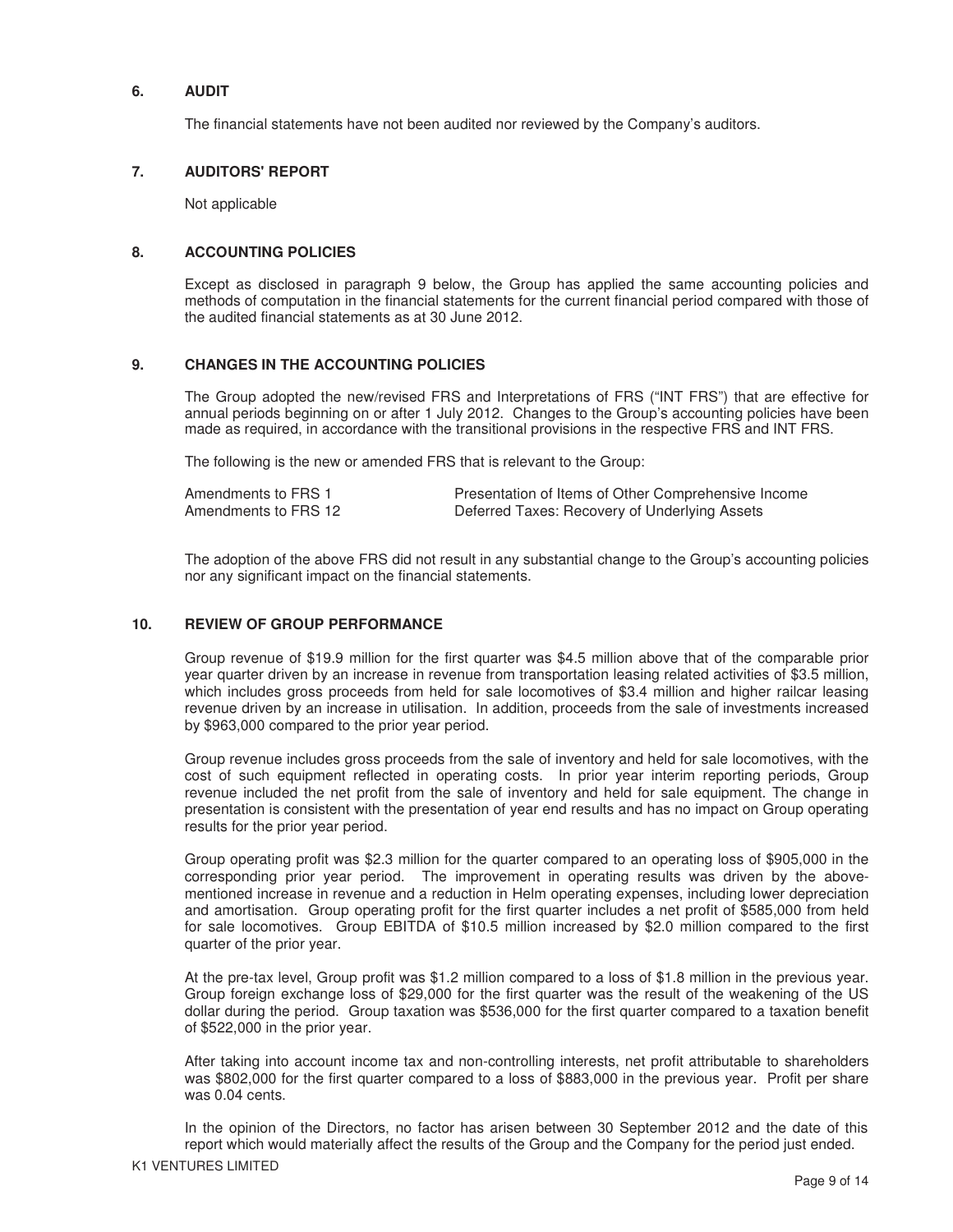### **11. VARIANCE FROM FORECAST STATEMENT**

No forecast for the first quarter ended 30 September 2012 was previously provided.

### **12. PROSPECTS**

The Group's operating subsidiary, Helm Corporation, is expected to be impacted by continued economic volatility in US markets and continued weakness in the six-axle locomotive leasing market, which has decreased the overall demand for Helm's group of equipment. As a result, Helm has begun to dispose of the off lease six-axle locomotives, which could result in the disposition of substantially the entire off lease six-axle fleet. Helm remains focused on overall fleet management.

The Board has determined that the Company will not be making any new investments, but will focus its efforts on managing the current portfolio of assets and, at the appropriate time, realising such assets. The Board believes that this is the best course of action in the current circumstances, and will enable the Company to maximise value from the proceeds from any realisation of assets and to return the same to shareholders as appropriate.

#### **13. DIVIDEND**

13a. Current Financial Period Reported On

Any dividend recommended for the current financial period reported on? No

13b. Corresponding Period of the Immediately Preceding Financial Year

Any dividend declared for the corresponding period of the immediately preceding financial year? No

13c. Date Payable

Not applicable

13d. Books Closure Date

Not applicable

13e. If no dividend has been declared/recommended, a statement to that effect.

No dividend has been declared for the quarter ended 30 September 2012.

For the year ended 30 June 2012, the Board of Directors had recommended a tax exempt one-tier final dividend of 0.5 cents per share. The dividend has been approved by shareholders at the Annual General Meeting held on 16 October 2012. The dividend will be paid to the shareholders on 14 November 2012.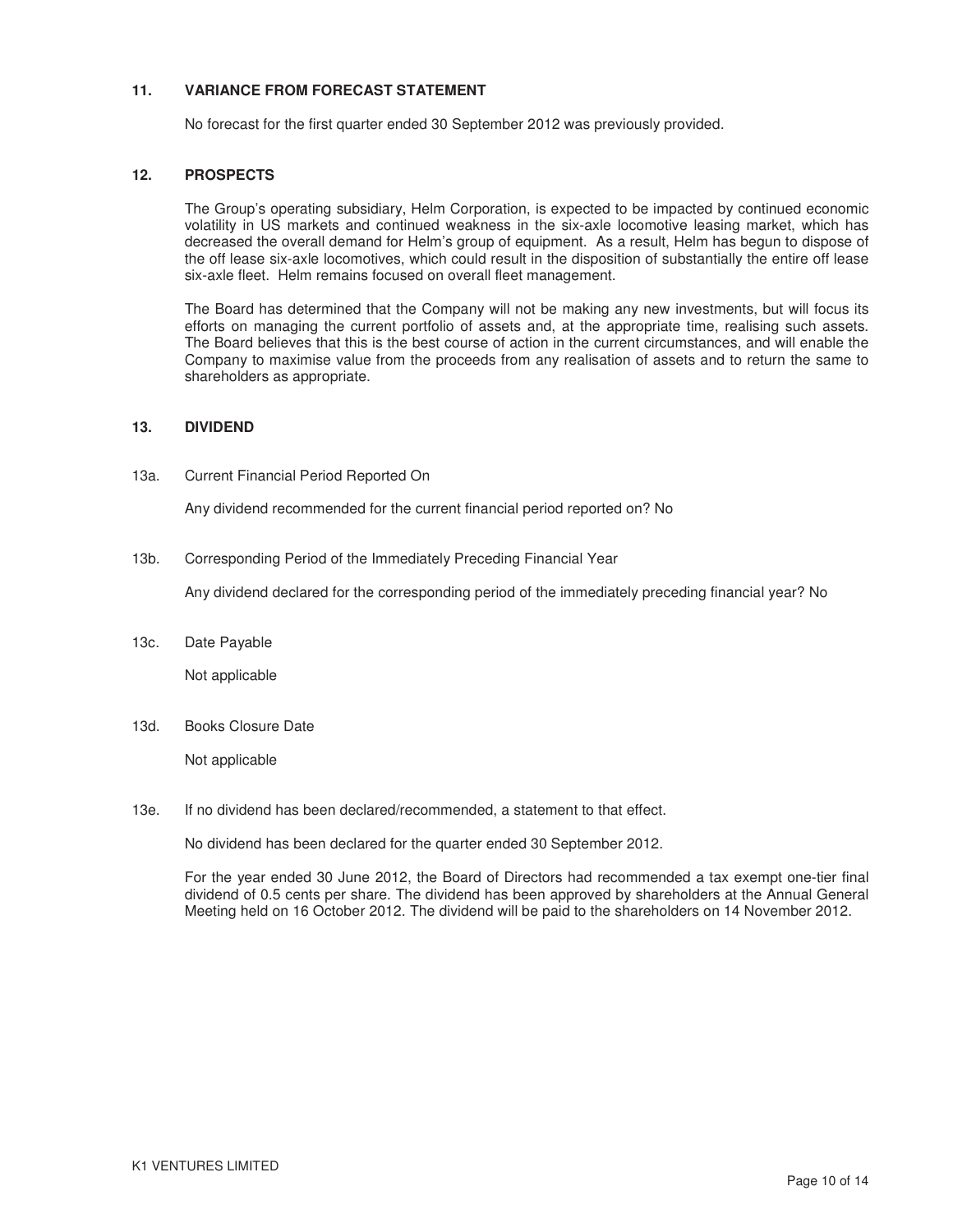### **14. SEGMENT ANALYSIS**

### **First quarter ended 30 September 2012**

|                                                              | <b>Transportation</b><br>Leasing<br>\$'000 | <b>Investments</b><br>\$'000 | Total<br>\$'000 |
|--------------------------------------------------------------|--------------------------------------------|------------------------------|-----------------|
| Revenue                                                      | 16,241                                     | 3,616                        | 19,857          |
| <b>Segment Results</b>                                       |                                            |                              |                 |
| Operating profit                                             | 211                                        | 2,131                        | 2,342           |
| Finance expenses                                             | (2,775)                                    |                              | (2,775)         |
| Foreign exchange loss                                        |                                            | (29)                         | (29)            |
| Share of results of associated<br>company and joint ventures | 1,701                                      |                              | 1,701           |
| (Loss)/profit before taxation                                | (863)                                      | 2,102                        | 1,239           |
| Taxation                                                     | 364                                        | (900)                        | (536)           |
| (Loss)/profit for the period                                 | (499)                                      | 1,202                        | 703             |
| Attributable to:                                             |                                            |                              |                 |
| Shareholders of the Company                                  | (400)                                      | 1,202                        | 802             |
| Non-controlling interests                                    | (99)                                       |                              | (99)            |
|                                                              | (499)                                      | 1,202                        | 703             |
| <b>Other information</b>                                     |                                            |                              |                 |
| Segment assets                                               | 390,846                                    | 215,071                      | 605,917         |
| Segment liabilities                                          | 239,237                                    | 8,619                        | 247,856         |
| Net assets                                                   | 151,609                                    | 206,452                      | 358,061         |
| Investment in associated                                     |                                            |                              |                 |
| company and joint ventures                                   | 60,651                                     |                              | 60,651          |
| Additions to non-current assets<br>Interest income           | 20,544                                     | 10                           | 20,544<br>10    |
| Depreciation and amortisation                                | 6,484                                      |                              | 6,484           |

# **Geographical Information**

|                    | <b>Singapore</b><br>\$'000 | USA<br>\$'000 | Others<br>\$'000 | Total<br>\$'000 |
|--------------------|----------------------------|---------------|------------------|-----------------|
| External sales     |                            | 19.103        | 753              | 19,857          |
| Non-current assets | ۰                          | 543.157       | 17.195           | 560.352         |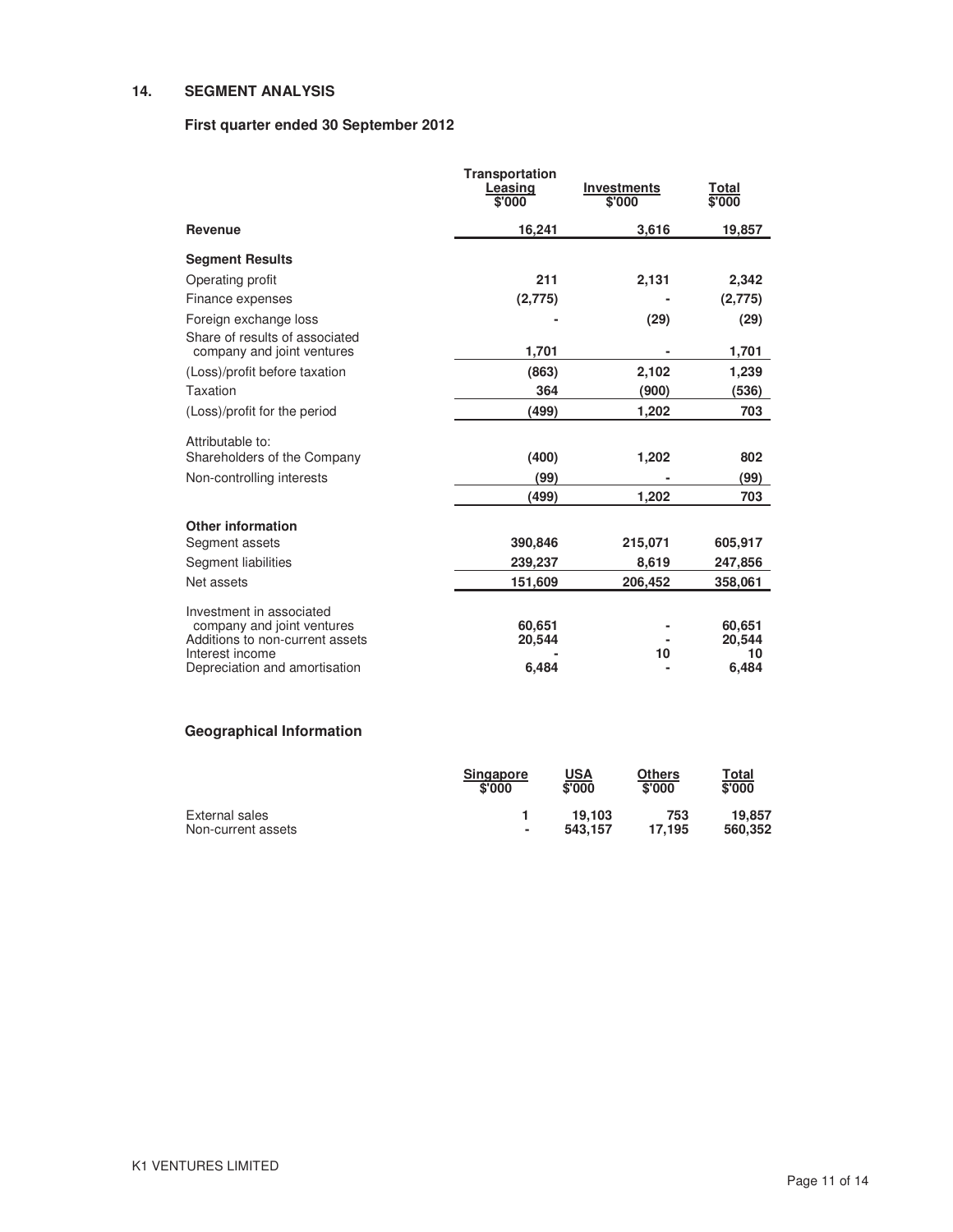#### **First quarter ended 30 September 2011**

|                                                                                                                                                                                                                                             | Transportation<br>Leasing<br>\$'000                         | Investments<br>\$'000                 | Total<br>\$'000                                                |
|---------------------------------------------------------------------------------------------------------------------------------------------------------------------------------------------------------------------------------------------|-------------------------------------------------------------|---------------------------------------|----------------------------------------------------------------|
| <b>Revenue</b>                                                                                                                                                                                                                              | 12,747                                                      | 2,610                                 | 15,357                                                         |
| <b>Segment Results</b><br>Operating (loss)/profit<br>Finance expenses<br>Foreign exchange gain<br>Share of results of associated<br>company and joint ventures<br>(Loss)/profit before taxation<br>Taxation<br>(Loss)/profit for the period | (2,336)<br>(2,746)<br>1,657<br>(3, 425)<br>1,438<br>(1,987) | 1,431<br>193<br>1,624<br>(916)<br>708 | (905)<br>(2,746)<br>193<br>1,657<br>(1, 801)<br>522<br>(1,279) |
| Attributable to:<br>Shareholders of the Company<br>Non-controlling interests                                                                                                                                                                | (1,591)<br>(396)<br>(1,987)                                 | 708<br>708                            | (883)<br>(396)<br>(1,279)                                      |
| <b>Other information</b><br>Segment assets<br>Segment liabilities<br>Net assets                                                                                                                                                             | 487,625<br>268,584<br>219,041                               | 218,450<br>50,334<br>168,116          | 706,075<br>318,918<br>387,157                                  |
| Investment in associated<br>company and joint ventures<br>Additions to non-current assets<br>Interest income<br>Depreciation and amortisation                                                                                               | 57.509<br>4,700<br>7,545                                    | 13                                    | 57,509<br>4,700<br>13<br>7,545                                 |

#### **Geographical Information**

|                    | Singapore | <u>USA</u> | Others | <u>Total</u> |
|--------------------|-----------|------------|--------|--------------|
|                    | \$'000    | \$'000     | \$'000 | \$'000       |
| External sales     |           | 15.349     | ٠      | 15.357       |
| Non-current assets |           | 640.621    | 17.086 | 657,707      |

Notes:

- (a) The Group is organised into business units based on their products and services and has two reportable operating segments: Transportation Leasing and Investments. The Transportation Leasing segment represents Helm's locomotive and railcar leasing business in North America. The Group's Investment activities consist of the Group's investments in quoted and unquoted investments.
- (b) The Group's two operating segments operate in three main geographical areas. The operating activities and investment activities are predominantly in the USA. There are also investment activities in Hong Kong. Singapore is the home country of the Company and its assets are mainly cash and cash equivalents.
- (c) For the first quarter ended 30 September 2012, revenues from one customer attributable to the Transportation Leasing segment amounted to approximately \$2.1 million. For the first quarter ended 30 September 2011, revenues from one customer attributable to the Transportation Leasing segment amounted to approximately \$1.9 million.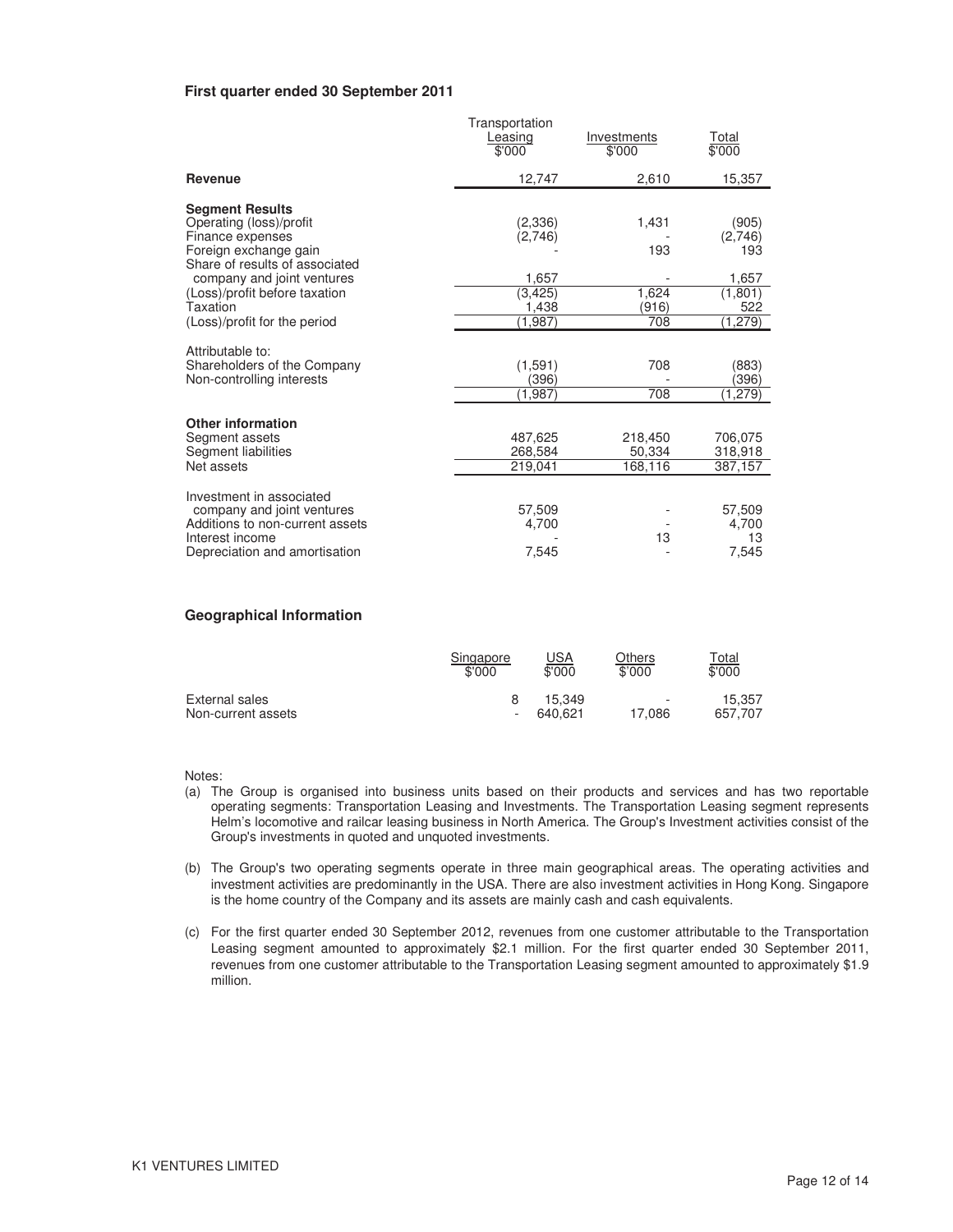### **15. REVIEW OF SEGMENT PERFORMANCE**

Not applicable.

## **16. INTERESTED PERSON TRANSACTIONS**

The Group has obtained a general mandate from shareholders of the Company for interested person transactions in the Annual General Meeting held on 16 October 2012. During the financial period, the following interested person transactions were entered into by the Group:

|                                        |           | Aggregate value of all  |                                                                        |                   |  |
|----------------------------------------|-----------|-------------------------|------------------------------------------------------------------------|-------------------|--|
|                                        |           | interested person       |                                                                        |                   |  |
|                                        |           | transactions during the |                                                                        |                   |  |
|                                        |           | financial year under    |                                                                        |                   |  |
|                                        |           | review (excluding       | Aggregate value of all                                                 |                   |  |
|                                        |           | transactions less than  |                                                                        | interested person |  |
|                                        |           | \$100,000 and           | transactions conducted<br>under a shareholders'<br>mandate pursuant to |                   |  |
|                                        |           | transactions conducted  |                                                                        |                   |  |
|                                        |           | under shareholders'     |                                                                        |                   |  |
|                                        |           | mandate pursuant to     | Rule 920 of the SGX                                                    |                   |  |
| Name of Interested Person              |           | <b>Rule 920)</b>        | Listing Manual.                                                        |                   |  |
|                                        | 1 Jul 12  | 1 Jul 11                | 1 Jul 12                                                               | 1 Jul 11          |  |
|                                        | to        | to                      | to                                                                     | to                |  |
|                                        | 30 Sep 12 | 30 Sep 11               | 30 Sep 12                                                              | 30 Sep 11         |  |
|                                        | \$'000    | \$'000                  | \$'000                                                                 | \$'000            |  |
|                                        |           |                         |                                                                        |                   |  |
| <b>General Transactions</b>            |           |                         |                                                                        |                   |  |
| KCL Group*                             |           |                         | 577                                                                    | 580               |  |
| <b>Greenstreet Partners</b>            |           |                         | 1,068                                                                  | 1,049             |  |
|                                        |           |                         |                                                                        |                   |  |
| <b>Corporate Treasury Transactions</b> |           |                         |                                                                        |                   |  |
| <b>KCL Group</b>                       | ٠         |                         | 1,093                                                                  | 13,339            |  |
| <b>Total</b>                           | ٠         |                         | 2,738                                                                  | 14,968            |  |
|                                        |           |                         |                                                                        |                   |  |

\* This amount includes the full financial year transaction with the interested person as per agreement.

## **BY ORDER OF THE BOARD**

Kenny Lee & Winnie Mak Company Secretaries 6 November 2012